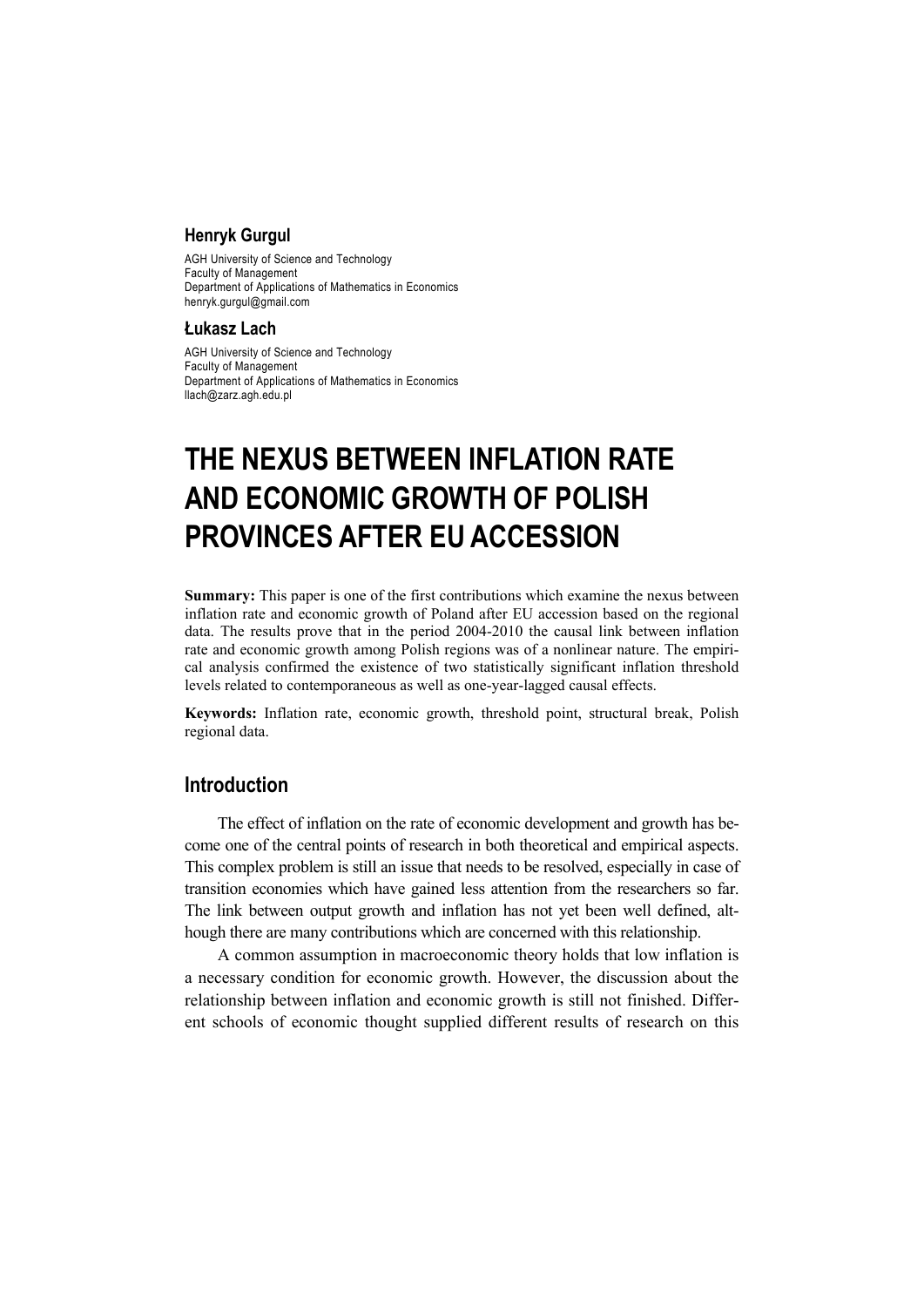relationship. The representatives of so-called *structuralists,* who trace the origins of their approach to Kalecki's "Problems of Financing Economic Development in a Mixed Economy", claim that inflation is essential for economic growth [Kalecki, 1970]. Some theoretical studies suggest that inflation supports longrun growth by raising capital accumulation [Mundell, 1963]. Tobin [1965] introduced money into the Solow-Swan model as an asset alternative to capital. He stressed that inflation increases the opportunity cost of holding money. Therefore, it favours capital accumulation and in consequence supports economic growth. Some authors indicate that money expansion speeds up inflation and accelerates growth in the long run by lowering the marginal product of capital, tax credits or the saving rate [Stockman, 1981; Cooley and Hansen, 1989; Haslag, 1995; Jones and Manuelli, 1995]. In contrast, the *monetarists* see inflation as a harmful factor for economic growth [Mallik and Chowdhury, 2001].

In endogenous growth models, the effects of inflation are derived in the works of Gomme [1993] and Jones and Manuelli [1995] among others. The contributors noticed that when money is introduced in the budget constraint in a model of human capital accumulation, a rise in the rate of inflation negatively affects both consumption and supply of labour. De Gregorio [1993] argued that inflation may have essential effects also on the accumulation of physical capital<sup>1</sup>. Besides theoretical deliberations, also most of previous empirical contributions supported the view that there exists a negative relationship between inflation and economic growth [Barro, 1991; Fischer and Modigliani, 1978; Bullard and Keating, 1995].

If the view that inflation has negative impact on economic activity and growth holds true, then policy-makers should try to hold a low rate of inflation. At this place an important question arises: What is the desired level of inflation rate in the context of maximizing economic growth? The answer to this question is not straightforward as it depends on the time period considered but also on the nature and structure of a specific economy. The nonlinearity in the relationship between inflation and economic growth is a subject of research conducted in more recent contributions. It can be concluded that at lower rates of inflation, the relationship is insignificant or positive. However, at higher levels, inflation has an essential negative impact on economic growth. Under the assumption that a nonlinear relationship between inflation and economic growth is given, the key issue is to determine the *threshold level*, i.e. the structural break point at which the sign of the relationship between the two variables switches. In order to estab-

 $\overline{a}$ 

<sup>1</sup> He assumed that money is one of the means of reducing transaction costs both for households and firms. Thus, a higher inflation rate forces agents to reduce their money holdings. The result causes a rise in the transaction costs and a negative impact on investment and growth.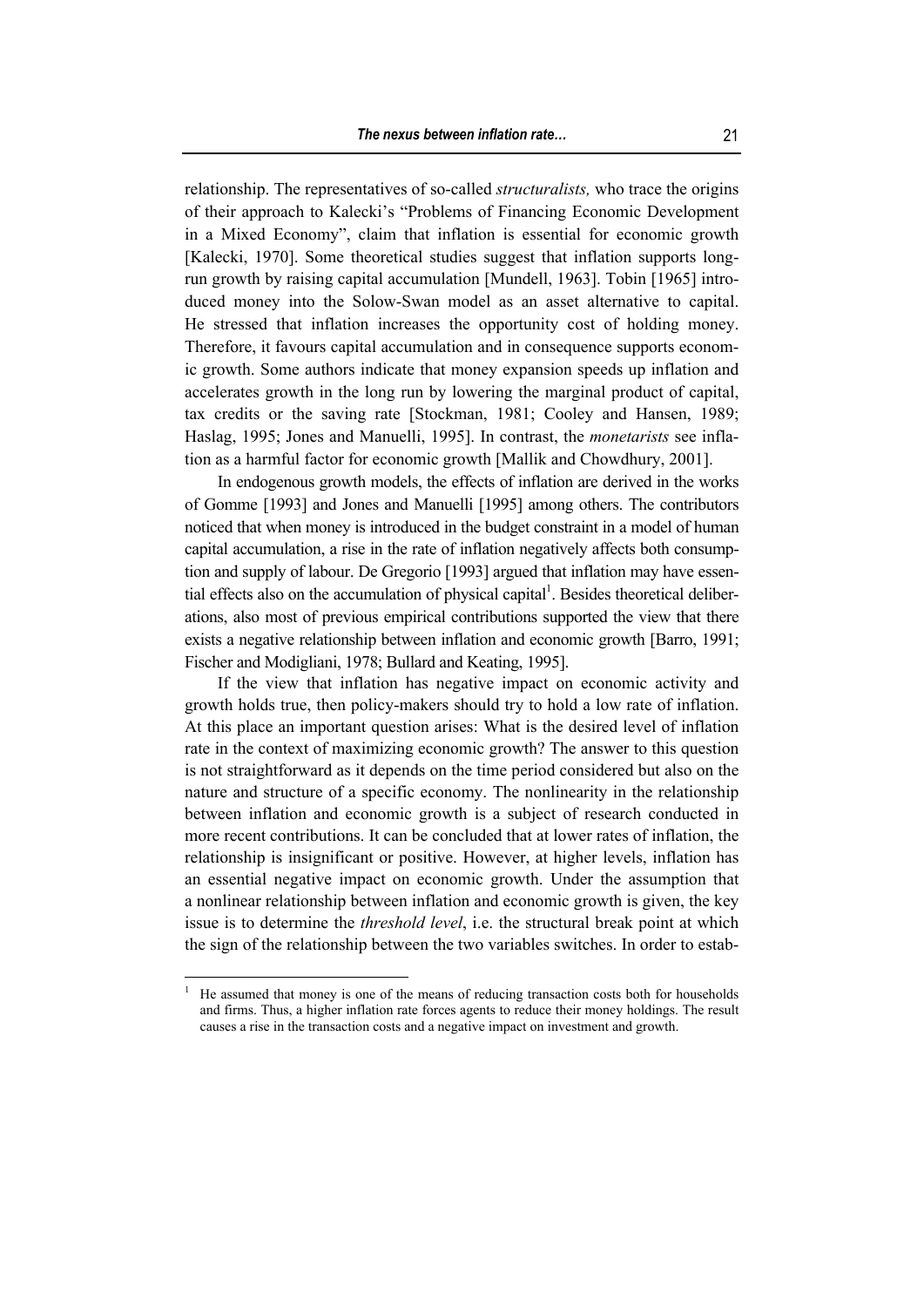lish the threshold level one may either define *a priori* the thresholds for different levels of inflation rate in *ad hoc* manners[Fischer, 1993; Barro, 1996; Bruno and Easterly, 1998] or apply a spline regression in order to estimate the threshold rate of inflation directly from the available data [Ghosh and Phillips, 1998; Sarel, 1996]. According to Friedman [1997], one of the most famous monetarists, an increase in inflation may imply inflation uncertainty. The latter is a possible source of the ineffective price mechanisms which in turn lead to many economic problems and lower the rate of economic growth<sup>2</sup>. Cukierman and Meltzer [1986] stressed that more inflation uncertainty results in rise of inflation due to the policy of monetary authorities. In contrast, Holland [1995] argues that when inflation rises and leads to uncertainty, the rate of money supply growth will soon be reduced by the central bank. This would cut down inflation rate and diminish the negative growth effects of inflation uncertainty.

To summarize, the impact of inflation on economic growth is still one of the most important topics in economics. However, the scientific discussion has not led to consistent results so far. In addition, to the best of our knowledge the inflationgrowth link among Polish provinces has never been examined so far. Both these facts are the main sources of the motivation to conduct this empirical study.

## **1. Literature overview**

 $\overline{a}$ 

The content of this section is mostly concerned with the recent empirical results on the link between inflation and economic growth. In general, most of previous empirical contributions showed that economic growth is essentially affected by inflation and the sign of this impact is negative. The channels through which inflation could have an impact on growth are those of savings [Gylfason, 1999; Fry, 1994], the structure of the tax system, such as depreciation allowances [Feldstein, 1983], the effect of the tax system on investments [De Long and Summers, 1991], the distortions the tax system infers on the allocation of capital [Auerbach, 1989; Cohen, Hassett and Hubbard, 1997], the effect of inflation on the activity of financial markets [Boyd, Levine and Smith, 1995; Huybens and Smith, 1999], the impact of inflation on macroeconomic volatility (expressed through the volatility in interest and exchange rates [Ferderer, 1993; Cukierman et al., 1993; Gylfason, 1999] and the indirect impact imposed through the distribution of human capital [De Gregorio, 1993; Heymann and Leijonhufvud, 1995]).

<sup>2</sup> The allocation of resources depends on the inflation uncertainty due to its impact on interest rates. Thus, in order to examine the real effects of inflation one should take into account the link between inflation uncertainty and output. A positive causal effect of inflation uncertainty on inflation may give a rise to the positive correlation between inflation and inflation uncertainty.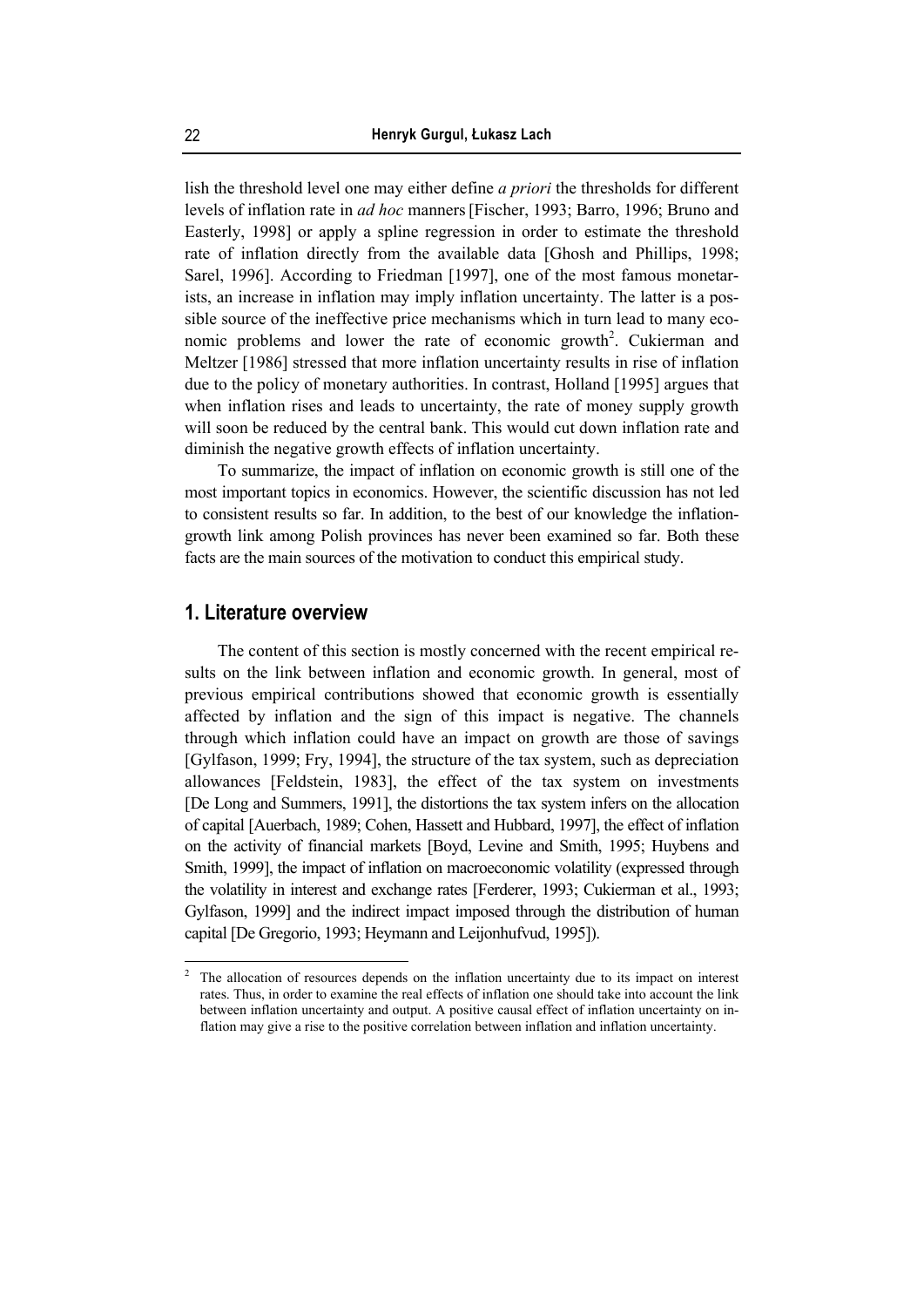Wang [1996] used annual data from the period 1978-1993 to examine the relation between inflation and economic growth in China. He demonstrated that inflation in year *t* had an insignificant contemporaneous impact on economic growth, however, it had a significant negative impact on growth in year *t+*1.

In contrast, Liu and Xie [2003] and Liu and Zhang [2004] examined shortrun inflation-growth relations and found that inflation supported economic growth in China. Similarly, Chen [2007] applied the generalized autoregressive conditional heteroskedasticity in mean model and showed that inflation supported economic growth in China in the period 1952-2004.

One can easily see that previous empirical research has not formulated sharp conclusions on inflation-growth links. From a historical perspective, one can notice that before the two oil shocks in 1973 and 1979, many researchers believed that the inflation-growth relationship was either positive or insignificant. However after the stagflation of the 1970s, this idea was challenged by new macroeconomic data. Economists have found that inflation harms growth [Barro, 1991; Kim and Willett, 2000; Apergis, 2005]. On the basis of some developments in the field of theoretical economics which took place in the 1990s, some contributors have found empirical evidence supporting the point of view that low inflation might enhance employment and economic growth [Fischer, 1993; Sarel, 1996; Khan and Senhadji, 2001; Pollin and Zhu, 2006]. Furthermore, since the inflation-growth relationship is one of the most important links for the central bank in every country, some economists have estimated the inflation turning points for single countries [Singh and Kalirajan, 2003; Sweidan, 2004; Mubarik, 2005].

Fischer [1993] argued that growth is mainly affected through the uncertainty channel. This impact is a result of uncertainty associated either with inflation or instability of the budget and the current account. Both of them distort the price mechanism or influence the effects of an uncertain macroeconomic framework on investment. Friedman [1997] stressed the importance of the assumption that a higher variability of inflation is usually accompanied by higher average rates of inflation<sup>3</sup>. He also argued that firms and workers waste productive resources in order to deal with inflation [Fischer and Modigliani, 1978]. Therefore, inflation uncertainty is likely to reduce the allocative efficiency of the price system. This, in turn, can contribute again to relative price variability (this effect is known in economic literature as so-called *Lucas's signal extraction hypothesis*). This leads to a lower ability of an economy to grow [Smyth, 1994]. The uncertainty linked with high inflation reduces the level of productivity and consequently harms economic growth [Fisher, 1993].

 $\overline{a}$ 

<sup>3</sup> In addition, Friedman stressed that increased inflation uncertainty seems to negatively affect real economic activity and, thus, economic growth (this relationship is well known in the literature as *the Friedman hypothesis*).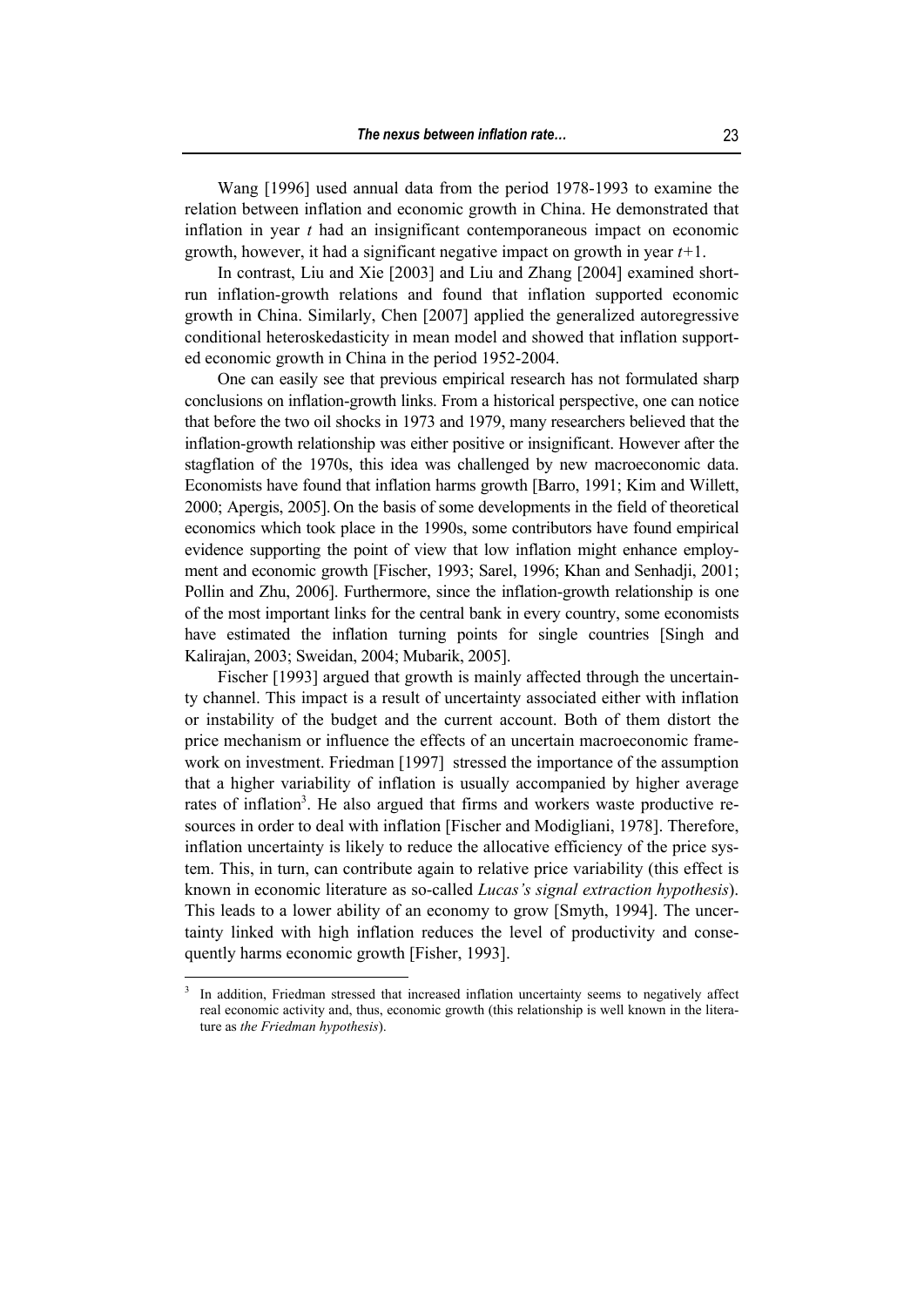By the means of the exponential general autoregressive conditional heteroskedastic model, Narayan, Narayan and Smyth [2009] established empirically that rise in inflation uncertainty lowers average inflation. Moreover, they proved that inflation volatility harms economic growth.

Some recent results on the link between uncertainty, inflation and economic growth are presented in Ozdemir's paper [Ozdemir, 2010]. The author stressed the importance of research on causal relationships between inflation, output growth, and real and nominal uncertainty. Kong [2007] found evidence supporting the impact of inflation threshold on growth using bootstrap approach in two different scenarios. He claimed that the effects of inflation on growth are uniformly negative (or uniformly positive) when using the 3.9 per cent (or 6.5 per cent) inflation threshold level. He could not confirm that high inflation lowered China's economic growth and moderate inflation enhanced it.

Mubarik [2005] estimated the threshold level of inflation for Pakistan. He applied a dataset covering the period 1973-2000. He found that the inflation rate beyond 9 per cent is harmful for the economic growth of Pakistan. However, Hussain [2005] could not detect any threshold level of inflation for Pakistan in the period 1973-2005.

Lee and Wong [2005] calculated the threshold levels of inflation for Taiwan and Japan using quarterly data from the period 1965-2002 for Taiwan and the period 1970-2001 for Japan. The contributors stressed that the inflation rate beyond 7.25 per cent is harmful for the economic growth of Taiwan. They also managed to establish two threshold levels for Japan (equal to 2.52 per cent and 9.66 per cent). An extensive discussion on the relationship between inflation and growth is given in other recent contributions [Apergis, 2005; Munir, Mansur and Furuoka, 2009; Hwang and Wu, 2011].

#### **2. The dataset and methodology**

 $\overline{a}$ 

In this paper we used a dataset consisting of a panel of annual observations for all sixteen Polish provinces in the period  $2003-2010^4$ . Table 1 provides details on all the variables.

<sup>4</sup> Although we start our deliberations focusing on the period 2003-2010, in further steps we consider first-order differenced data, i.e. we focus solely on the post-EU-accession period.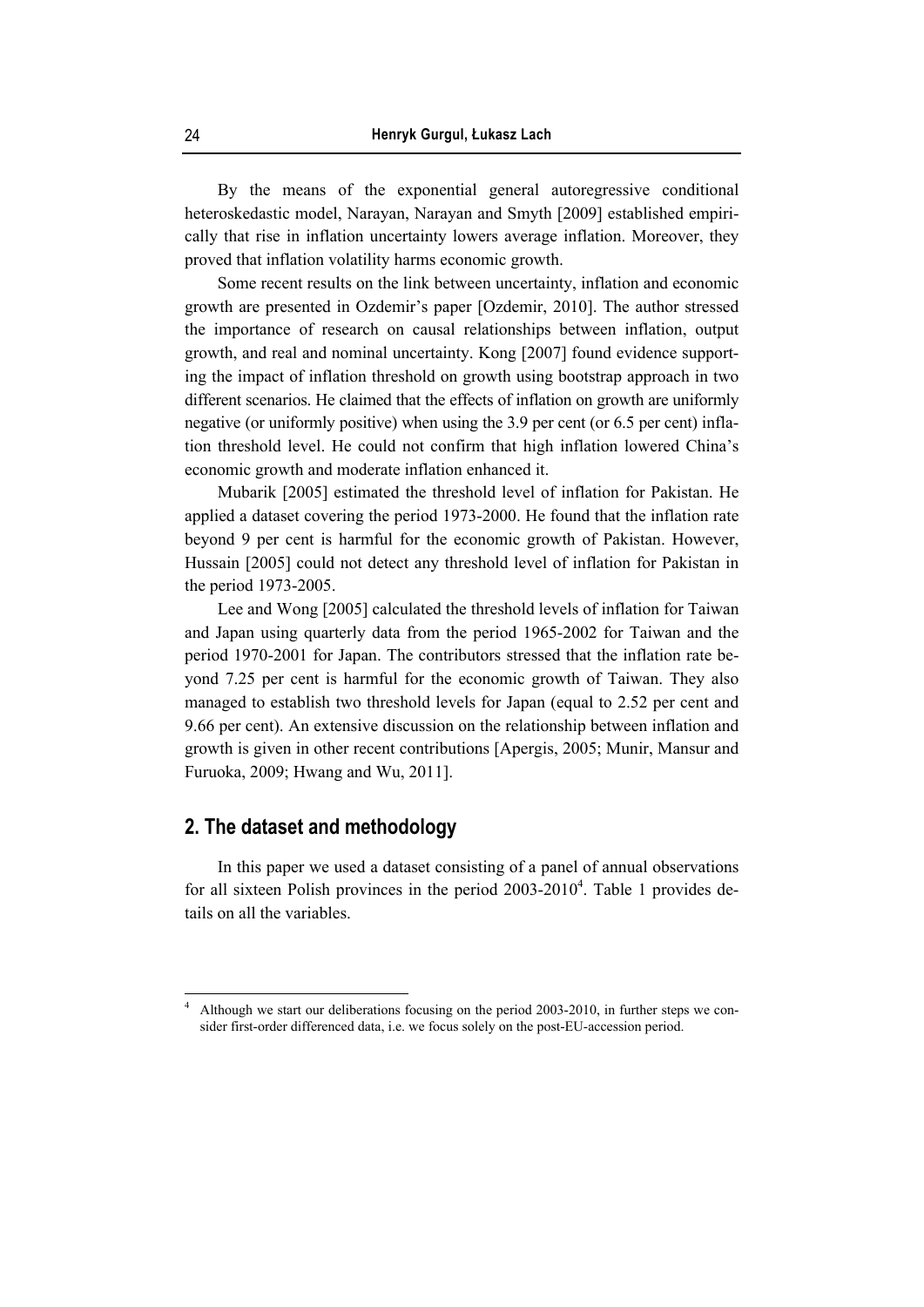| Full name<br>of the variable                                            | Abbreviation<br>used | Definition                                                                                                                                 |            |  |
|-------------------------------------------------------------------------|----------------------|--------------------------------------------------------------------------------------------------------------------------------------------|------------|--|
| Real gross<br>domestic product<br>in province<br>$i$ in year $t$        | $Y_{i,t}$            | Gross domestic product at constant 2003 prices                                                                                             | <b>PLN</b> |  |
| Real gross fixed<br>capital formation<br>in province<br>$i$ in year $t$ | $K_{i,t}$            | Gross fixed capital formation at constant 2003 prices                                                                                      |            |  |
| Total labour<br>force in province<br>$i$ in year $t$                    | $L_{i,t}$            | Number of employed                                                                                                                         |            |  |
| Human capital<br>in province<br>$i$ in year $t$                         | $H_{i,t}$            | The level of human capital was approximated by a<br>sum of real (at constant 2003 prices) expenditures on<br>R&D, healthcare and education | <b>PLN</b> |  |
| Inflation rate<br>in province<br>$i$ in year $t$                        | $\pi_{i,t}$          | Price index of consumer goods and services in prov-<br>ince <i>i</i> in year <i>t</i> (price index of previous year = 100)                 |            |  |

Table 1. Brief description of the data used in this paper

Source: The Central Statistical Office of Poland (Local Data Bank and Statistical Yearbooks of the Regions).

In order to examine the possible threshold effect of inflation on economic growth we refer to Fischer [1993] and use a growth accounting equation as the basis of our model. In the first step we examine standard Cobb-Douglas production function:

$$
Y_{i,t} = F(A_{i,t}, K_{i,t}, L_{i,t}) = A_{i,t} K_{i,t}^{\alpha} L_{i,t}^{\beta},
$$
\n(1)

where  $A_{i,t}$  is the level of technology in *i*-th province in year *t* and remaining symbols were described in Table 1. After differentiating (1) with respect to time, we get the conventional growth accounting equation:

$$
\dot{Y}_{i,t} / Y_{i,t} = \dot{A}_{i,t} / A_{i,t} + \alpha (\dot{K}_{i,t} / K_{i,t}) + \beta (\dot{L}_{i,t} / L_{i,t}),
$$
\n(2)

which can be rewritten in the following linear-approximated form:

$$
\Delta \ln Y_{i,t} = \Delta \ln A_{i,t} + \alpha \Delta \ln K_{i,t} + \beta \Delta \ln L_{i,t} \,. \tag{3}
$$

Fig. 1 contains the plots of measures of economic growth  $(\Delta Y_{i,t})$  and inflation rate  $(\pi_{it})$ , i.e. the pair of variables for which the analysis of causal links will be conducted in this study.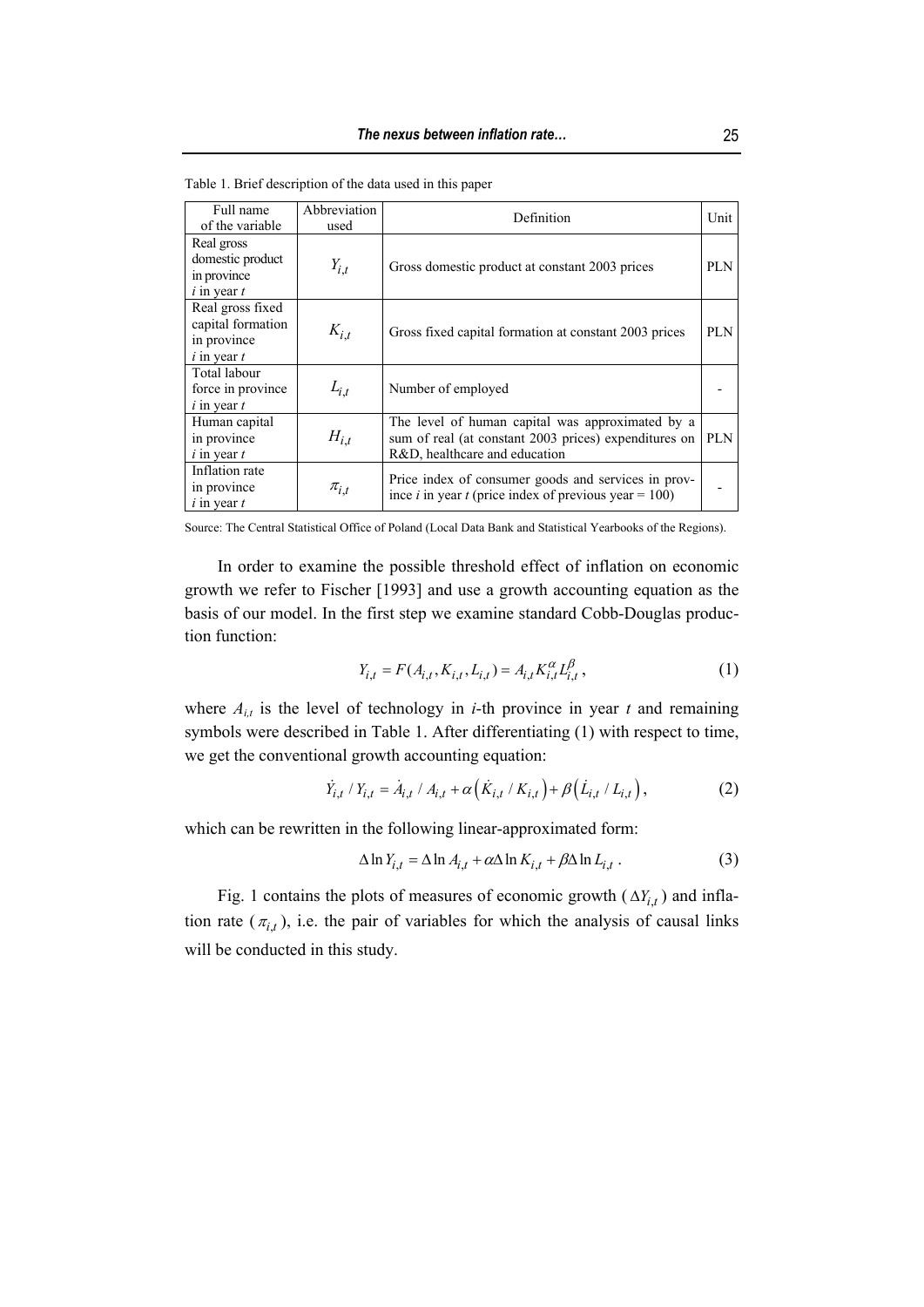

Fig. 1. Inflation rate (previous year =100) and economic growth in Polish provinces in period 2004-2010 (growth) and 2003-2010 (inflation)<sup>a)</sup>

<sup>a)</sup> In order to keep the plots as readable as possible we did not name the plots of  $\Delta Y_{i,t}$  and  $\pi_{i,t}$  for all possible choices of *i*. The solid lines, which correspond to maximal and minimal values of both variables among Polish provinces, provide useful information about the rate of inflation and economic growth in the whole group of the voivodeships. However, in order to provide general information on the dynamics of the examined variables, the dotted lines were also used to mark the values of  $\Delta Y_{i,t}$  and  $\pi_{i,t}$  for  $i = 1, ..., 16$ .

Source: The Central Statistical Office of Poland (Local Data Bank and Statistical Yearbooks of the Regions).

Plots presented in Fig. 1 provide some important suggestions. First, inflation rate could have caused not only the contemporaneous but also the oneperiod-lagged impact on economic growth. Second, it seems likely that in the period 2004-2010 the inflation threshold effect could take place. The latter may be taken into account in the growth model via the dummy variable which equals one when the inflation rate is greater or equal to the threshold level, and zero otherwise. If one additionally takes the level of human capital into account the final form of the equation describing the rate of technological progress could be as follows [Edwards, 1998; Dollar and Kraay, 2004; Rao and Vadlamannati, 2011]:

$$
\Delta \ln A_{i,t} = \alpha_i + \gamma t + \lambda \Delta \ln H_{i,t} + \sum_{j=0}^{1} D_{\pi}^j \pi_{i,t-j} + \sum_{j=0}^{1} \tilde{D}_{\pi}^j \left( \pi_{i,t-j} - \pi^* \right), \tag{4}
$$

where  $\pi^*$  denotes the inflation threshold level,  $\tilde{D}_{\pi}^j$  stands for a dummy variable which is equal to one if  $\pi_{i,t-i} - \pi^*$  is positive and zero otherwise.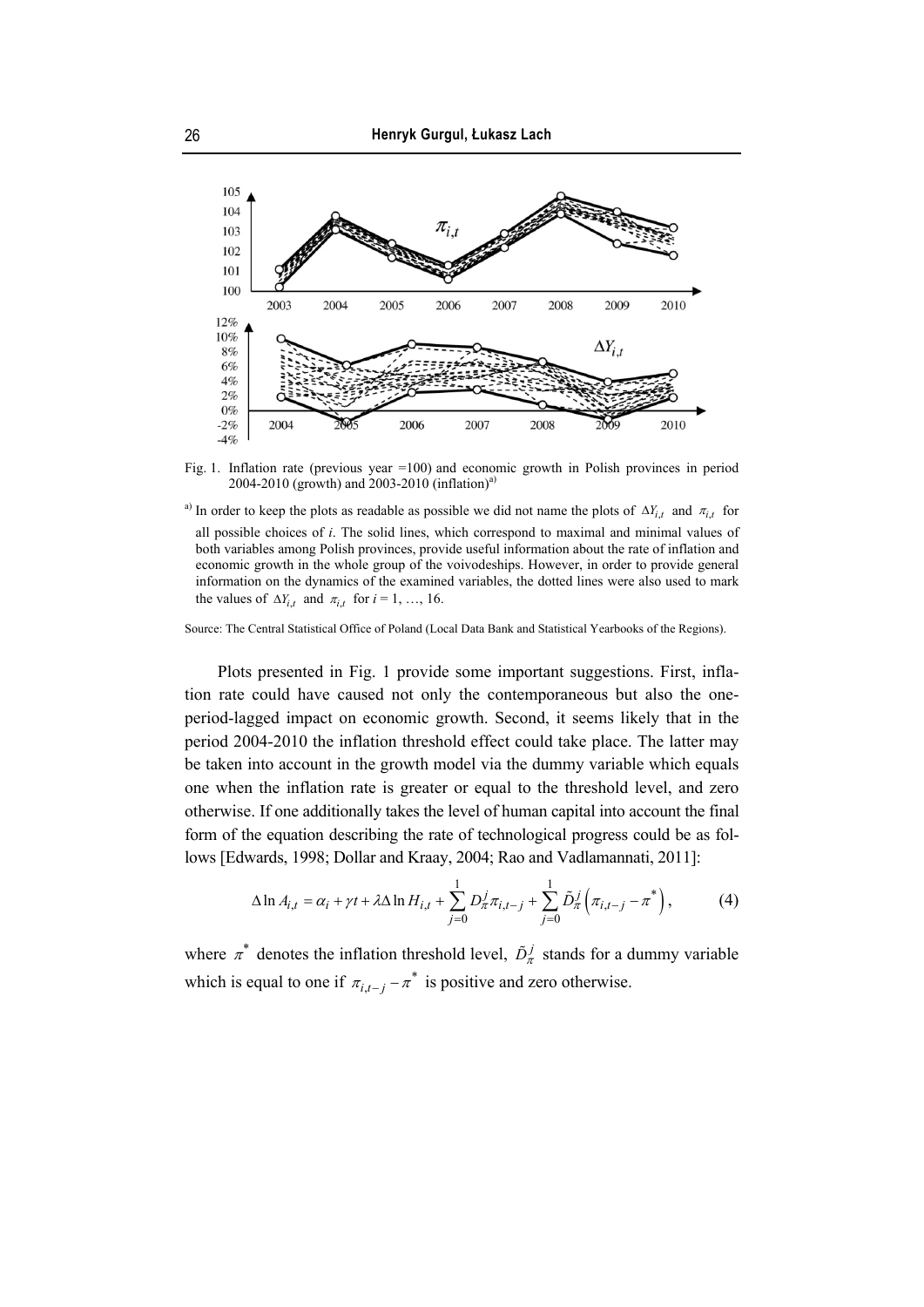## **3. Empirical results**

 $\overline{a}$ 

In the first step we performed unit root test to verify whether all continuous variables considered in models (3) and (4) are stationary. The results confirmed that the variables are I(0), thus no panel-cointegration methods are required during the estimation<sup>5</sup>. In the next step we run a stepwise procedure to find the threshold level. We examined a set of trial points defined as  $\pi_p^* = 100 + p \cdot 0.05$ for  $0 \le p \le 100$ . For each choice of  $\pi_p^*$  we estimated (via fixed effects) model (3) using equation (4). After each estimation we calculated three different model choice criteria: AIC and HQ information criteria as well as sum of squared errors (ESS). Fig. 2 summarizes the outcomes.



Fig. 2. Plots of the selected model choice criteria against trial inflation threshold levels Source: Ibid.

As one can see plots presented in Fig. 2 suggest the existence of two threshold levels. Thus, in the next step we focused on models (3) in which the technological progress was described by the following expression:

$$
\Delta \ln A_{i,t} = \alpha_i + \gamma t + \lambda \Delta \ln H_{i,t} + \sum_{j=0}^{1} D_{\pi}^j \pi_{i,t-j} + \sum_{j=0}^{1} \tilde{D}_{\pi}^j \left( \pi_{i,t-j} - \pi_p^* \right) + \sum_{j=0}^{1} \tilde{D}_{\pi}^j \left( \pi_{i,t-j} - \pi_r^{**} \right), \quad (5)
$$

where  $\pi_p^*$  and  $\pi_r^{**}$  denote two inflation threshold levels,  $\tilde{D}_{\pi}^j$  ( $\tilde{D}_{\pi}^j$ ) stands for a dummy variable which is equal to one if the expression  $\pi_{i,t-j} - \pi_p^*$  ( $\pi_{i,t-j} - \pi_r^{**}$ )

<sup>5</sup> All tests were performed at 5% significance level. We tested both common (Levin, Lin and Chu, Breitung tests) as well as individual unit root processes (Im-Pesaran-Shin and Fisher tests). For each test we examined solely individual effects as well as individual effects and linear time trends. In case of Levin, Lin and Chu, Breitung and Im-Pesaran-Shin tests autocorrelation was corrected via application of additional lags (SIC criterion was used to choose the optimal lag from the set {1, …,4}), while in case of Fisher test autocorrelation was corrected via application of variance estimators based on Bartlett kernel and bandwidth chosen according to the Newey and West method.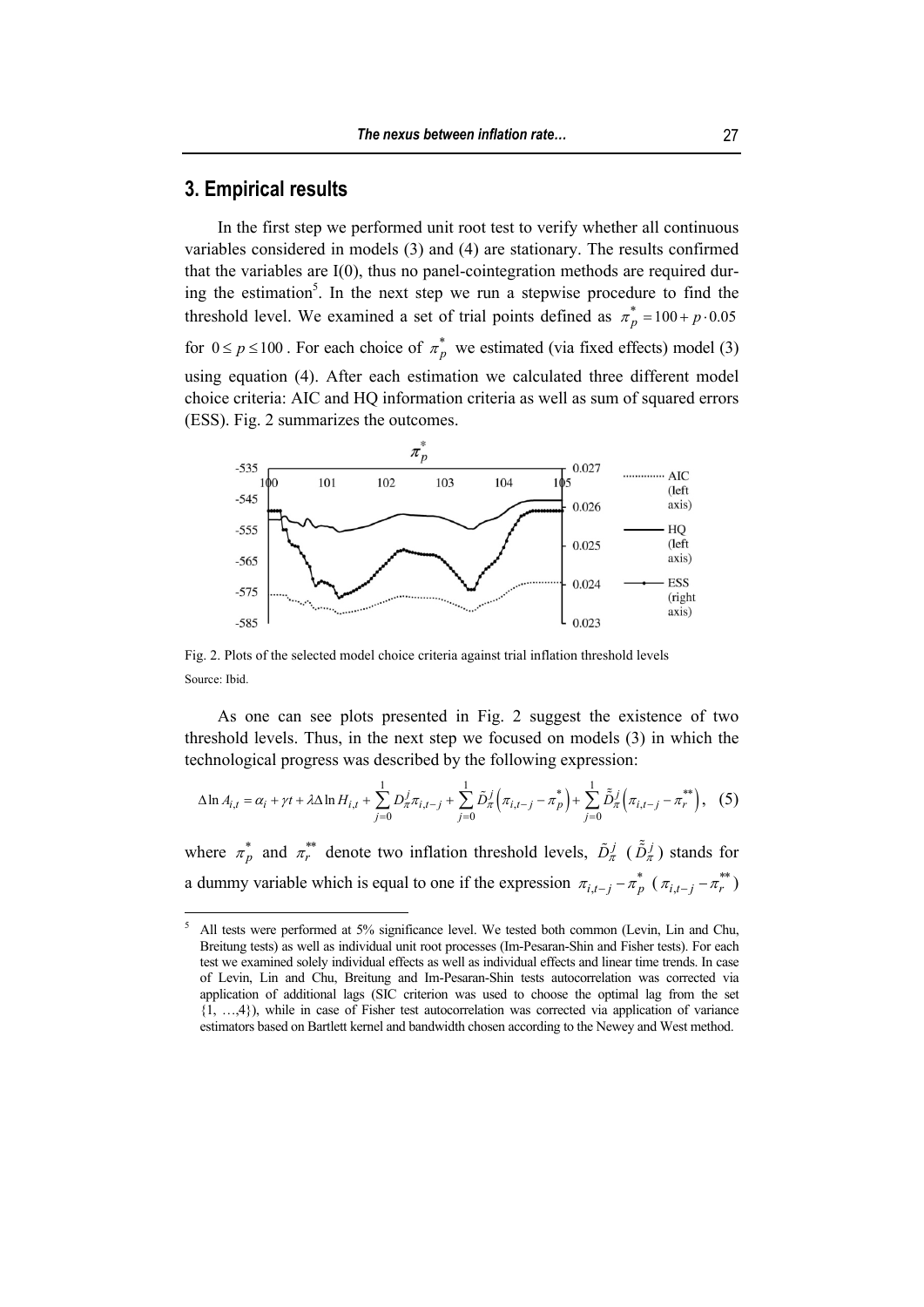is positive and zero otherwise. Next, for each pair of  $\pi_p^* = 100 + p \cdot 0.05$  and  $\pi_r^{**} = 100 + r \cdot 0.05$ , where  $0 \le p < r \le 100$ , we estimated (via fixed effects)<sup>6</sup> and analysed models (3) using equation (5). Following table presents the results of establishing  $\pi_p^*$  and  $\pi_r^{**}$  according to AIC, HQ and ESS criteria in the group of  $101 \cdot 100 / 2 = 5050$  different variants of model (3).

Table 2. The results of estimating inflation threshold rates in Poland after EU accession

| Criteria   | $\mu$  | $**$<br>$\pi_{\nu}$ |
|------------|--------|---------------------|
| <b>AIC</b> | 101.4  | 103.4               |
| HО         | 101.4  | 103.4               |
| ESS        | 101.35 | 103 45              |

Despite slight differences, we may assume that  $\pi_p^* = 101.4$  and  $\pi_r^{**} = 103.4$ as these values were clearly pointed out by two out of the three measures applied. After finding the threshold levels we estimated model (3) assuming that progress of technology may be described by the formula (5) in which  $\pi_p^* = 101.4$  and  $\pi_r^{**} = 103.4$ . Table 3 contains the results<sup>7</sup>. In order to control for heteroscedasticity we used the robust Huber/White/sand-wich VCE estimator [Wooldridge, 2009; Stock and Watson, 2008; Arellano, 2003].

|                             |        | Fixed effects   | Random effects |                 |  |
|-----------------------------|--------|-----------------|----------------|-----------------|--|
| Coefficient                 | Value  | $p$ -value      | Value          | <i>p</i> -value |  |
| $D^0_{\pi}$                 | 0.4    | $0.602$ [0.593] | 0.6            | $0.663$ [0.651] |  |
| $D^1_\pi$                   | 1.8    | $0.089$ [0.093] | 1.6            | $0.101$ [0.095] |  |
| $\tilde{D}_\pi^0$           | $-0.7$ | $0.531$ [0.592] | $-0.9$         | $0.473$ [0.452] |  |
| $\tilde{D}_\pi^1$           | $-2.9$ | $0.041$ [0.022] | $-2.9$         | $0.028$ [0.011] |  |
| $\tilde{\tilde{D}}_{\pi}^0$ | $-0.9$ | $0.093$ [0.073] | $-0.8$         | $0.122$ [0.092] |  |
| $D_{\pi}^{1}$               | 1.2    | $0.192$ [0.143] | 1.1            | $0.353$ [0.249] |  |

Table 3. The results of estimation of model (3) with two threshold levels assumed

 $\overline{a}$ 

 $6$  For the sake of comprehensivity we re-estimated all 5050 variants of model (3) using random effects. Since the results turned out to be similar to those obtained via fixed effects we did not decide to present them in a separate table.

In tables 3 and 4 we present the results devoted solely to the inflation-related coefficients as remaining outcomes are less important from the perspective of the main goals of this paper. Moreover, to control for possible impact of heteroscedasticity we also applied robust standard errors (*p*-values in square brackets).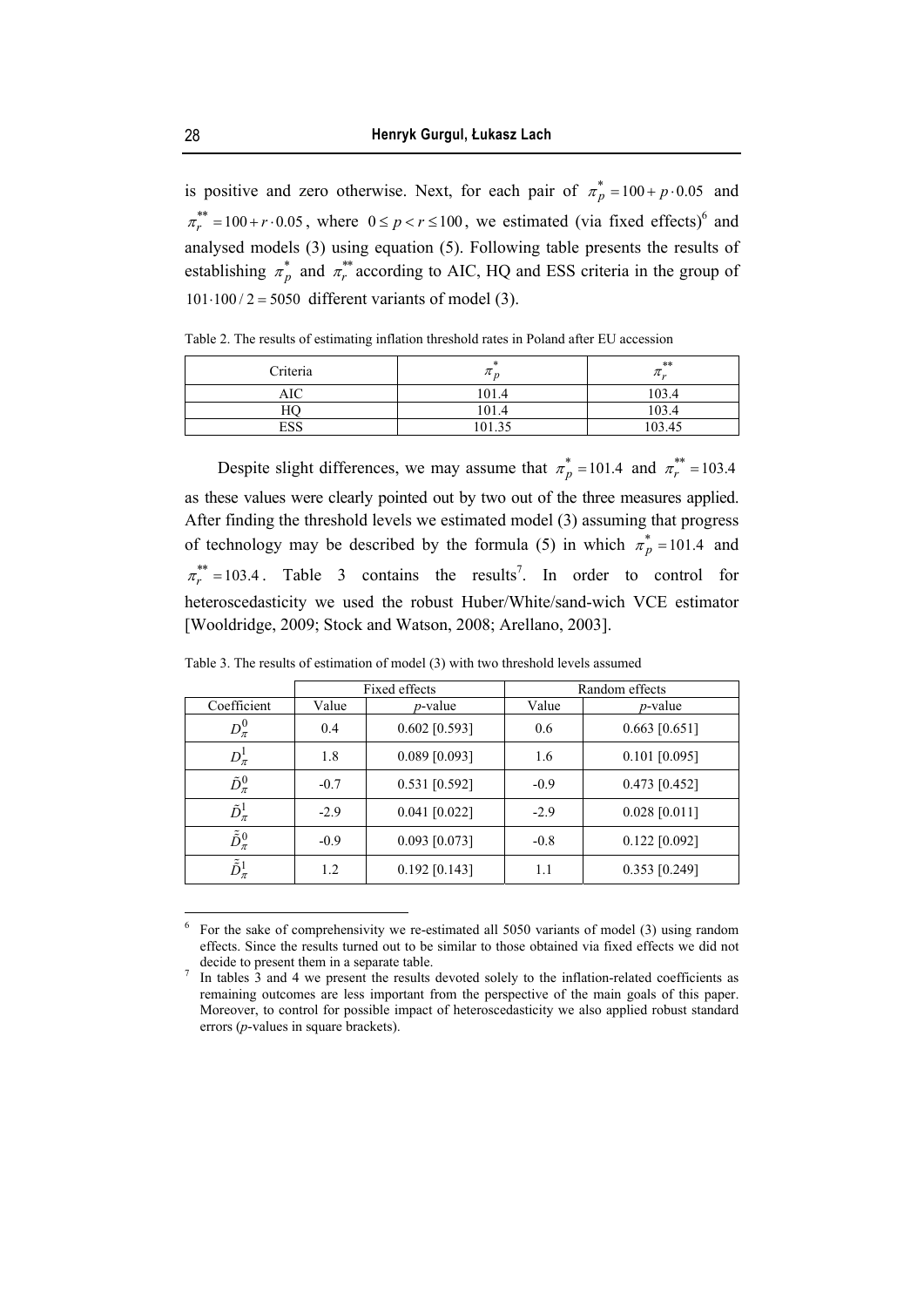As one can see not all inflation-related coefficients turned out to be statistically significant even at the 10% level. Thus, in the next step we performed the backward stepwise regression procedure described in detail in Gurgul and Lach [2010]. After dropping variables insignificant at 10% level we obtained the final form of the model $8$ .

|                           | Fixed effects |                 | Random effects |                 |
|---------------------------|---------------|-----------------|----------------|-----------------|
| Coefficient               | Value         | <i>p</i> -value | Value          | <i>p</i> -value |
|                           | 1.65          | $0.091$ [0.093] | 1.63           | $0.094$ [0.093] |
|                           | $-2.80$       | $0.023$ [0.027] | $-3.11$        | $0.009$ [0.027] |
| $\tilde{\tilde{\kappa}}0$ | $-0.8$        | $0.097$ [0.087] | $-0.7$         | $0.082$ [0.095] |

Table 4. The results of backward stepwise regression of the model (3) with the two threshold levels

As one can see after dropping statistically insignificant variables only three inflation-related coefficients were left in the growth model. The results allow to claim that the strongest effect of inflation on economic growth was observed with one year lag. If the inflation in year *t* was smaller (greater) than  $\pi_p^*$  its impact on economic growth in year  $t+1$  was positive (negative). When inflation

remained low, the lagged impact of inflation on economic growth was positive: every 1-percentage-point increase in the inflation rate stimulated economic growth in next period by around 1.6 per cent. When inflation remained high, the impact on growth was negative: every 1-percentage-point increase lowered growth in next period by around 1.2-1.5 per cent. In addition, the results prove that if inflation exceeded  $\pi_r^*$  it caused contemporaneous negative impact on economic growth: every 1-percentage-point increase in the inflation rate lowered economic growth in the same period by around 0.7-0.8%.

## **Concluding remarks**

 $\overline{a}$ 

To the best of our knowledge this paper is one of the first contributions which examine the nexus between inflation rate and economic growth in Polish provinces after EU accession. The results allow to claim that in the period 2004-2010 inflation rate was statistically significant factor which has been imposing contemporaneous as well as one-period-lagged nonlinear causal effects on economic growth.

<sup>8</sup> In each case the order of dropping insignificant variables was the same for the asymptotic and robust variants of calculating the standard errors.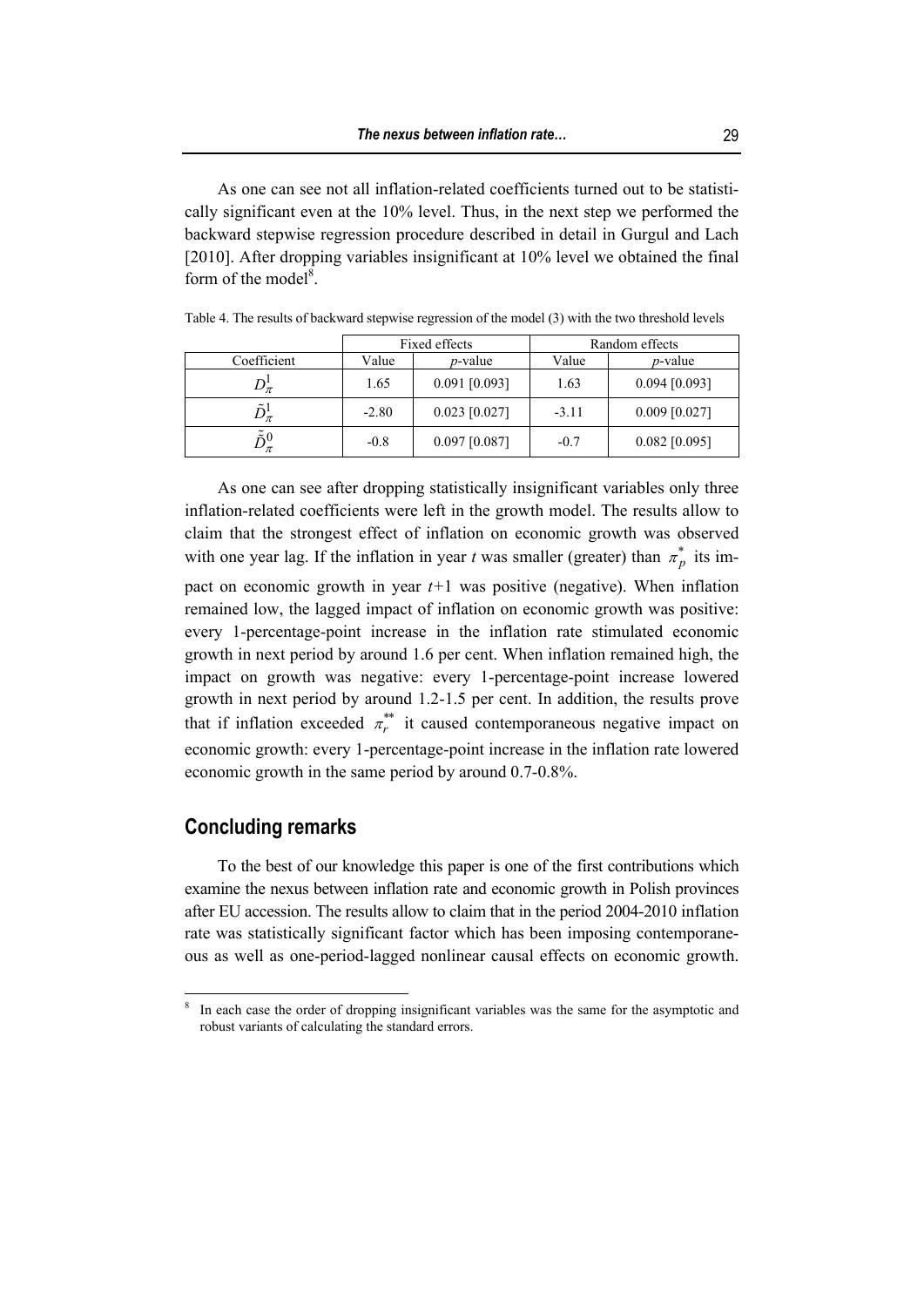The threshold levels (i.e. the levels above which inflation becomes inimical to growth) were equal to 1.4% and 3.4% for one-year-lagged and contemporaneous effects, respectively. It is important to note, that much stronger effect of inflation on economic growth was observed with one year lag. These findings seem to have a wide range of important policy implications, especially in terms of the inflation targeting. One cannot forget, however, that the post-accession period was a specific time in the history of Polish regions as it was a period of rapid economic growth (2006-2007) but also a period in which the global financial crisis outbroke and started to affect Polish economy. Therefore, further research seems to be required to re-examine and verify the robustness of the empirical outcomes presented in this study.

# **Acknowledgements**

Financial support for this paper from the National Science Centre of Poland (Research Grant no. 2011/01/N/HS4/01383) and the Foundation for Polish Science (START 2012 and START 2013 Scholarships) is gratefully acknowledged by Łukasz Lach.

#### **References**

- Apergis N. (2005), *Inflation uncertainty and growth: Evidence from panel data*, "*Australian Economic Papers*", Vol. 44, No. 2, pp. 186-197.
- Arellano M. (2003), *Panel Data Econometrics*, Oxford University Press, Oxford.
- Auerbach A.J. (1989), *The Deadweight Loss from 'Non-Neutral' Capital Income Taxation*, "Journal of Public Economics", Vol. 40, pp. 1-36.
- Barro R.J. (1991), *Economic Growth in a Cross Section of Countries*, "Quarterly Journal of Economics", Vol. 106, pp. 407-444.
- Barro R.J. (1996), *Inflation and Growth*, "Federal Reserve Bank of St. Louis Review", Vol. 78, pp. 153-169.
- Boyd J.H., Levine R., Smith B.D. (1995), *Inflation and Financial Market Performance*, Federal Reserve Bank of Minneapolis, Minneapolis.
- Bruno M., Easterly W. (1998), *Inflation Crises and Long-Run Growth*, "Journal of Monetary Economics", Vol. 41, pp. 3-26.
- Bullard J., Keating J.W. (1995), *The long-run relationship between inflation and output in postwar economies*, "Journal of Monetary Economics", Vol. 36(3), pp. 477-496.
- Chen T. (2007), *Uncertainty, inflation and output growth in China*, "Economic Theory and Business Management", Vol. 27, No. 12, pp. 23-29.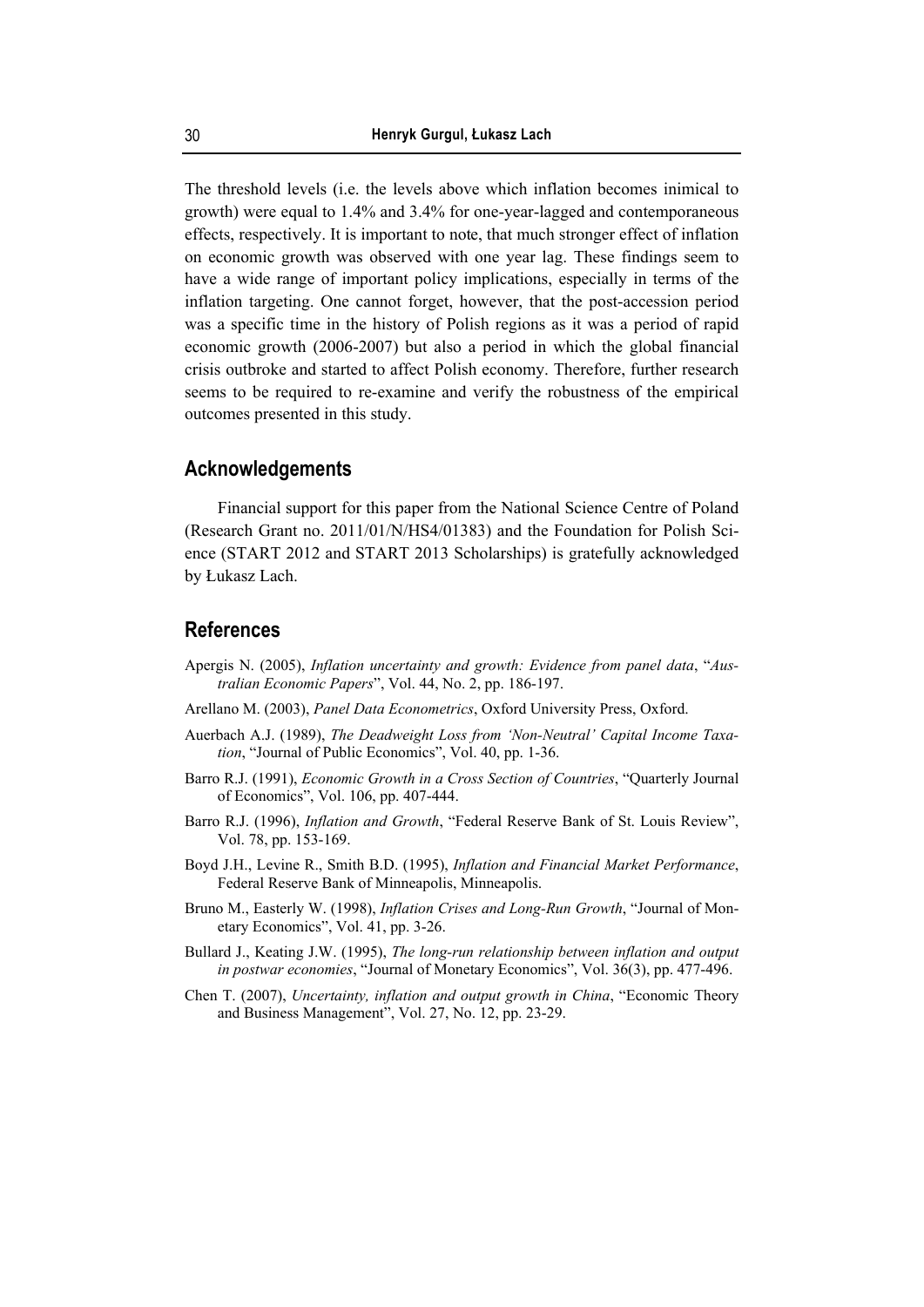- Cohen D., Hassett K.A., Hubbard R.G. (1997), *Inflation and the User Cost of Capital: Does Inflation Still Matter?*, "NBER Working Papers", No. 6046.
- Cooley T.F., Hansen G.D. (1989), *The inflation tax in a real business cycle model*, "American Economic Review", Vol. 79, No. 4, pp. 733-748.
- Cukierman A., Meltzer A.H. (1986), *A Theory of Ambiguity, Credibility, and Inflation under Discretion and Asymmetric Information*, "Econometrica", Vol. 54(5), pp. 1099-1128.
- Cukierman A., Kalaitzidakis P., Summers L.H., Webb S.B. (1993), *Central bank independence, growth, investment, and real rates*, "Carnegie-Rochester Conference Series on Public Policy", Vol. 39(1), pp. 95-140.
- De Gregorio J. (1993), *Inflation Taxation and Long-Run Growth*, "Journal of Monetary Economics", Vol. 31, pp. 271-298.
- De Long B.J., Summers L.H. (1991), *Equipment Investment and Economic Growth*, "Quarterly Journal of Economics", Vol. 106, pp. 445-502.
- Dollar D., Kraay A. (2004), *Trade, growth and poverty*, "Economic Journal", Vol. 114, F22-F49.
- Edwards S. (1998), *Openness, productivity and growth: what do we really know?* "Economic Journal", Vol. 108, pp. 383-398.
- Feldstein M. (1983), *Inflation, Tax Rules and Capital Formation*, University of Chicago, Chicago.
- Ferderer P. (1993), *The Impact of Uncertainty on Aggregate Investment Spending: An Empirical Analysis*, "Journal of Money Credit and Banking", Vol. 25, pp. 30-48.
- Fischer S., Modigliani F. (1978), *Towards and Understanding of the Real Effects and Costs of Inflation*, "Weltwirtschaftliches Archiv", pp. 810-832.
- Fischer S. (1993), *The Role of Macroeconomic Factors in Growth*, "Journal of Monetary Economics", Vol. 32, pp. 485-512.
- Friedman M. (1977), *Nobel Lecture: Inflation and Unemployment*, "Journal of Political Economy", Vol. 85, pp. 451-472.
- Fry M. (1994), *Money, Interest and Banking in Economic Development*, second edition, John Hopkins University Press. Baltimore.
- Ghosh A., Phillips S. (1998), *Warning: Inflation may be harmful to your growth*, "IMF Staff Papers", Vol. 45, No. 4, pp. 672-710.
- Gomme P. (1993), *Money and growth revisited: Measuring the costs of inflation in an endogenous growth model*, "Journal of Monetary Economics", Vol. 32(1), pp. 51-77.
- Gurgul H., Lach Ł. (2010), *The causal link between Polish stock market and key macroeconomic aggregates*, "Betriebswirtschaftliche Forschung und Praxis", Vol. 4, pp. 367-383.
- Gylfason T. (1999), *Output Gains from Economic Stabilization*, "Journal of Development Economics", Vol. 56, pp. 81-96.
- Haslag J.H. (1995), *Monetary policy, banking, and growth*, "Economic Inquiry", Vol. 36, No. 3, pp. 489-500.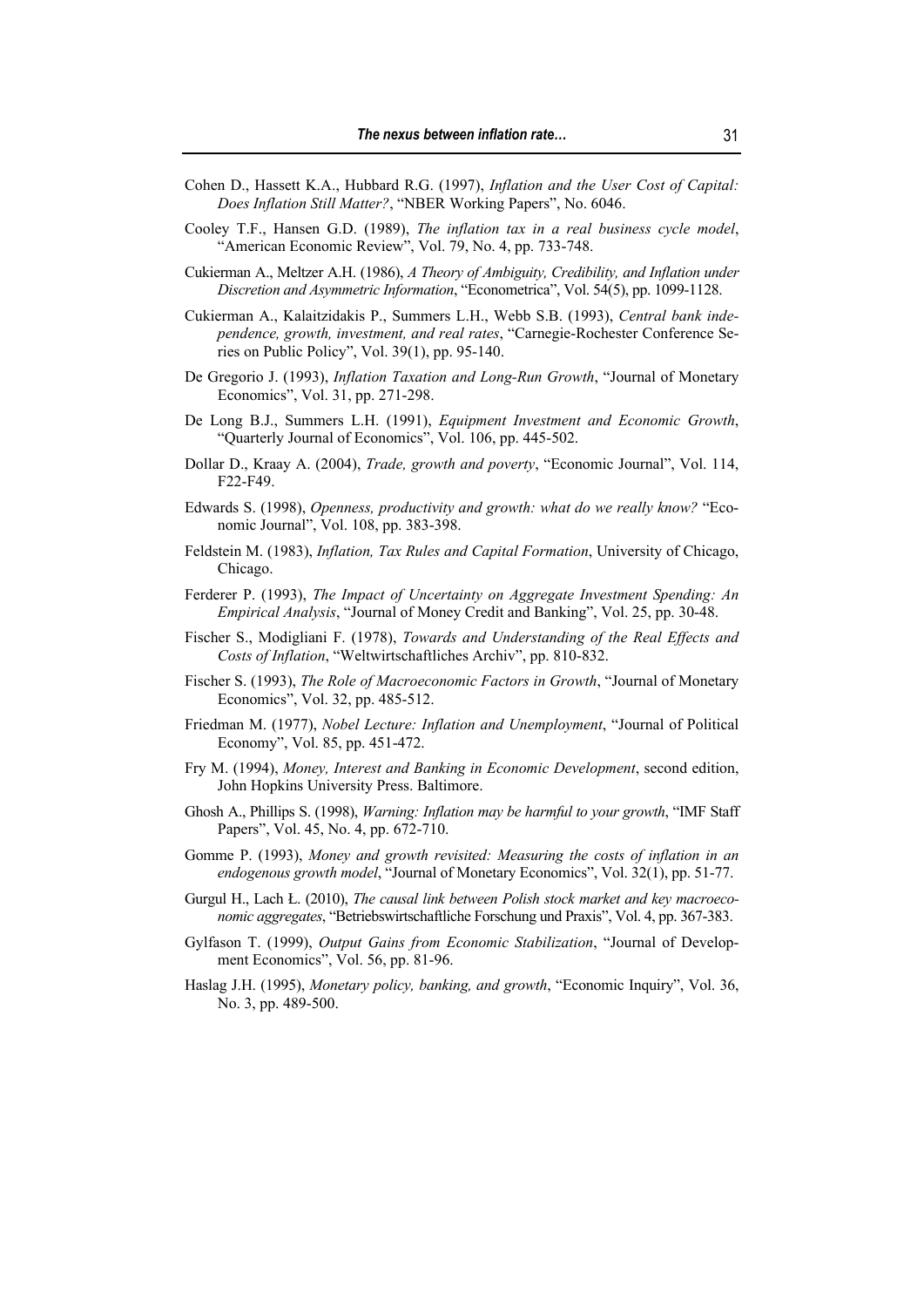Heymann D., Leijonhufvud A. (1995), *High Inflation*, Clarendon Press, Oxford.

- Holland S. (1995), *Inflation and uncertainty: tests for temporal ordering*, "Journal of Money, Credit, and Banking", Vol. 27(3), pp. 827-837.
- Hussain M. (2005), *Inflation and Growth: Estimation of Threshold Point for Pakistan*, "Pakistan Business Review", Vol. 17(3), pp. 1-15.
- Huybens E., Smith B.D. (1999), *Inflation, Financial Markets and Long-Run Real Activity*, "Journal of Monetary Economics", Vol. 43, pp. 283-315.
- Hwang T., Wu J. (2011), *Inflation and Economic Growth in China: An Empirical Analysis*, "China and World Economy", Vol. 19, No. 5, pp. 67-84.
- Jones L.E., Manuelli R.E. (1995), *Growth and the effects of inflation*, "Journal of Economic Dynamics and Control", Vol. 19, No. 8, pp. 1405-28.
- Kalecki M. (1970), *Problems of Financing Economic Development in a Mixed Economy* [in:] W.A. Eltis, M.F.G. Scottand J.N. Wolfe (eds.) *Induction, Growth and Trade: Essays in Honour of Sir Roy Harrod*, Oxford University Press, Oxford.
- Khan M.S., Senhadji A.S. (2001), *Threshold effects in the relationship between inflation and growth*, "IMF Staff Papers", Vol. 48, No. 1, pp. 1-21.
- Kim S., Willett T.D. (2000), *Is the Negative Correlation between Inflation and Growth Real? An Analysis of the Effects of the Oil Supply Shocks*, "Applied Economics Letters", Vol. 7, Iss. 3, pp. 141-147.
- Kong D. (2007), *Does inflation restrain the financial development and economic growth?* "IMF Staff Papers", Vol. 48, No. 1, pp. 1-21.
- Lee C., Wong S.Y. (2005), *Inflationary threshold effects in the relationship between financial development and economic growth: evidence from Taiwan and Japan*, "Journal of Economic Development", Vol. 30(1), pp. 49-68.
- Liu J., Xie W.D. (2003), *Dynamic relationship between economic growth and inflation*, "The Journal of World Economy", Vol. 26, No. 6, pp. 48-57.
- Liu J., Zhang H. (2004), *Positive testing for the Tobin effect or anti Tobin effect in China's economy*, "Management World", Vol. 20, No. 5, pp. 18-24.
- Mallik G., Chowdhury A. (2001), *Inflation and Economic Growth: Evidence from Four South Asian Countries*, "Asia-Pacific Development Journal", Vol. 8(1), pp. 123-135.
- Mubarik Y.A. (2005), *Inflation and growth: An estimate of the threshold level of inflation in Pakistan*, "State Bank of Pakistan Research Bulletin", Vol. 1, No. 1, pp. 35-44.
- Mundell R. (1963), *Inflation and real interest*, "Journal of Political Economy", Vol. 71, No. 3, pp. 280-283.
- Munir Q., Mansur K., Furuoka F. (2009), *Inflation and Economic Growth in Malaysia: A Threshold Regression Approach*, "ASEAN Economic Bulletin", Vol. 26(2), pp. 180-193.
- Narayan P.K., Narayan S., Smyth, R. (2009), *Understanding the inflation-output nexus for China*, "China Economic Review", Vol. 20, No. 1, pp. 82-90.